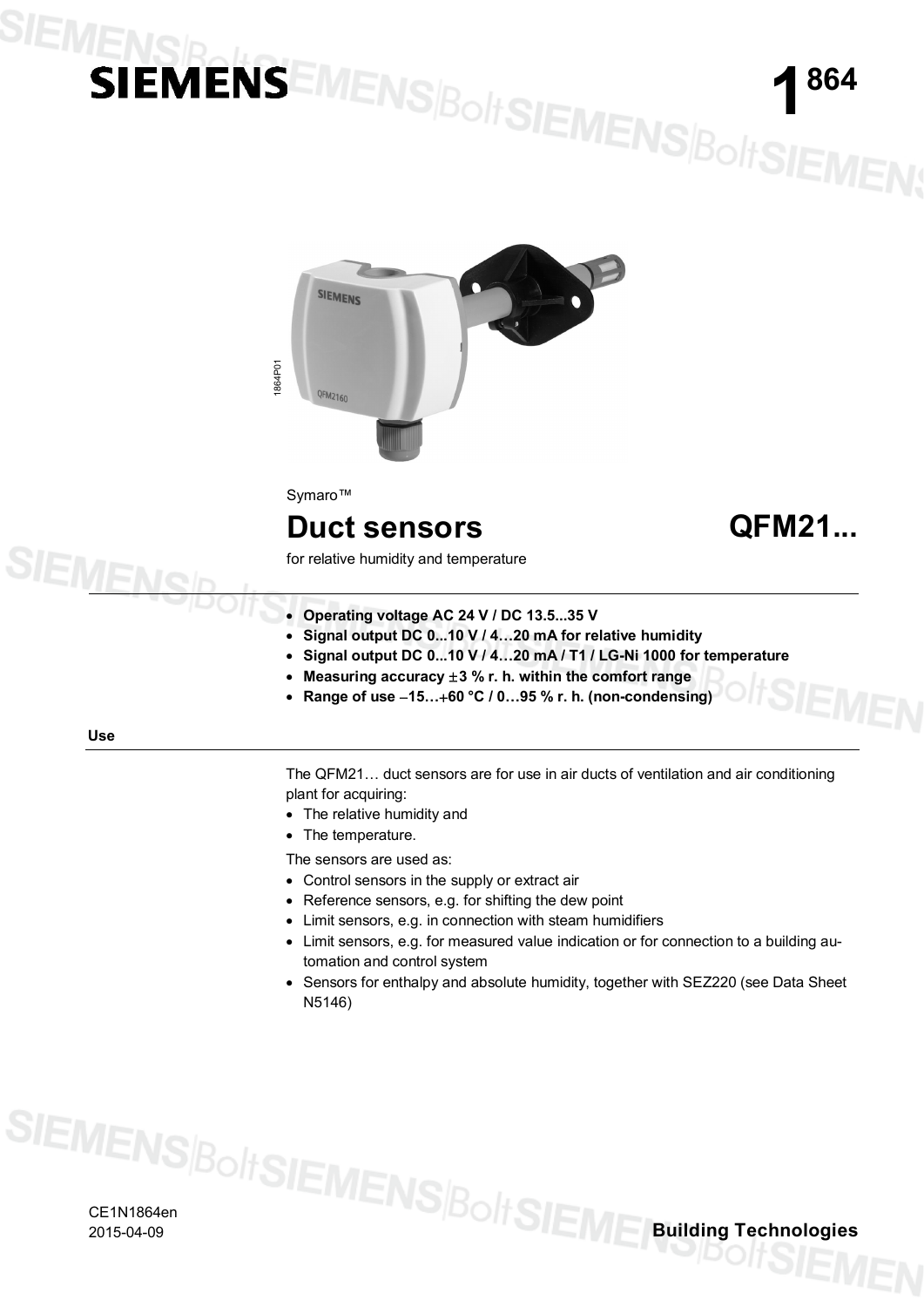## **Type summary**

| Type<br>reference | Temperature<br>measuring range       | Temperature<br>signal output | Humidity<br>measuring range | Humidity<br>signal output | Operating voltage      |
|-------------------|--------------------------------------|------------------------------|-----------------------------|---------------------------|------------------------|
| <b>QFM2100</b>    | None                                 | None                         | $0100\%$                    | active, DC 010 V          | AC 24 V or DC 13.535 V |
| <b>QFM2101</b>    | None                                 | None                         | $0100\%$                    | active, 420 mA            | DC 13.535 V            |
| <b>QFM2120</b>    | $-35+50$ °C                          | passive, LG-Ni 1000          | $0100\%$                    | active, DC 010 V          | AC 24 V or DC 13.535 V |
| QFM2140           | $-35+50$ °C                          | passive, T1 (PTC)            | $0100\%$                    | active, DC 010 V          | AC 24 V or DC 13.535 V |
| <b>QFM2160</b>    | $050 °C/-35+35 °C$<br>or $-40+70$ °C | active, DC 010 V             | $0100\%$                    | active, DC 010 V          | AC 24 V or DC 13.535 V |
| <b>QFM2171</b>    | $050 °C/-35+35 °C$<br>or $-40+70$ °C | active, 420 mA               | $0100\%$                    | active, 420 mA            | DC 13.535 V            |

#### **Ordering and delivery**

When ordering, please give name and type reference, e.g.: Duct sensor **QFM2120** The sensor is supplied with mounting flange and cable entry gland M16.

#### **Equipment combinations**

All systems and devices capable of acquiring and handling the sensor's DC 0...10 V, 4...20 mA, LG-Ni 1000 or T1 output signal.

When using the sensors for minimum or maximum selection, for averageing, or to calculate enthalpy, enthalpy difference, absolute humidity, and dewpoint, we recommend to use the SEZ220 signal converter (see Data Sheet N5146).

**Function**

| <b>Relative humidity</b>                                      | The sensor acquires the relative humidity in the air duct via its capacitive humidity<br>sensing element whose electrical capacitance changes as a function of the relative<br>humidity.<br>The electronic measuring circuit converts the sensor's signal to a continuous<br>DC 010 V or 420 mA signal, which corresponds to 0100 % r. h.                                                                                                                                                                                                                                   |
|---------------------------------------------------------------|-----------------------------------------------------------------------------------------------------------------------------------------------------------------------------------------------------------------------------------------------------------------------------------------------------------------------------------------------------------------------------------------------------------------------------------------------------------------------------------------------------------------------------------------------------------------------------|
| <b>Temperature</b>                                            | The sensor acquires the temperature in the air duct via its sensing element whose elec-<br>trical resistance changes as a function of the temperature.<br>Depending on the type of sensor this change in resistance is converted either to an<br>active DC 010 V or 420 mA output signal corresponding to a temperature range of<br>0 50 °C, $-35+35$ °C, or $-40+70$ °C. The measuring range can be selected. The<br>temperature is provided as a simulated passive LG-Ni 1000- or T1-output signal<br>$(\hat{=}$ -3550 °C) as an alternative to the active output signal. |
| Simulated passive<br>output signal                            | The measuring current of systems/devices for acquiring the electrical resistance of the<br>passive sensor differs greatly and impacts self-heating of the temperature sensing ele-<br>ment at the end of the measuring tip. To compensate the impact, the passive output<br>signal is simulated with an electronic circuit.                                                                                                                                                                                                                                                 |
| Sensing elements,<br>simulated<br>LG-Ni 1000<br><b>EMENSE</b> | Characteristic:<br>$R[\Omega]$<br>811D01<br>1400<br>1200<br>1000<br>800<br>600-<br>$-50 - 40 - 30 - 20 - 10$ 0 10 20 30 40 50 60 70 80 $\degree$ C                                                                                                                                                                                                                                                                                                                                                                                                                          |
| 2/8                                                           | $\sqrt{1-\lambda}$                                                                                                                                                                                                                                                                                                                                                                                                                                                                                                                                                          |

Siemens Duct sensors QFM21... CE1N1864en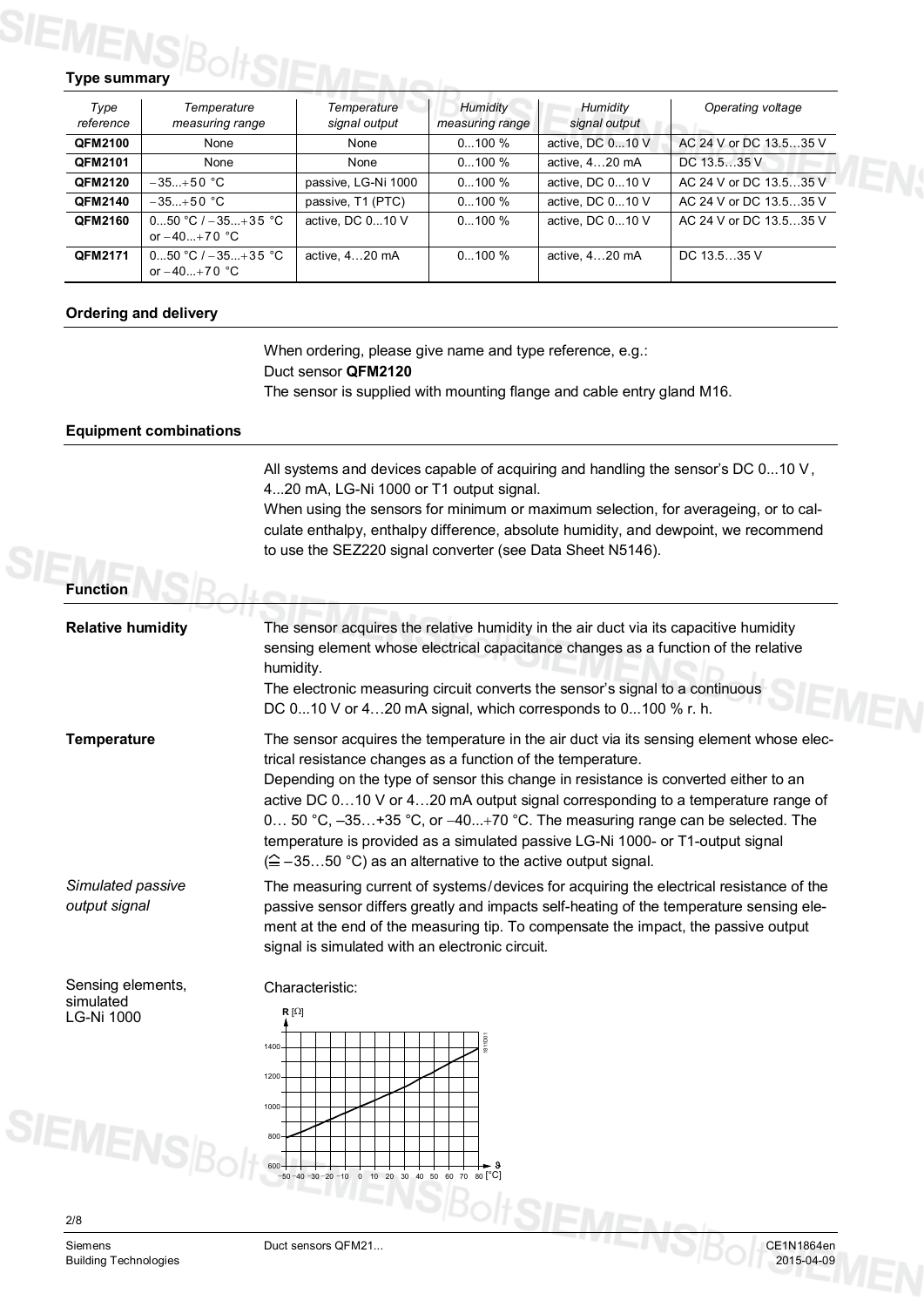



*Legend*

R Resistance value in Ohm<br>8 Temperature in degrees ( Temperature in degrees Celsius

**Burden diagram**

*Output signal, terminal I1 / I2*



#### **Mechanical design**

The duct sensor consists of a housing, a printed circuit board, connection terminals, a mounting flange and an immersion rod having a measuring tip.

The 2-sectional housing comprises a base and a removable cover (snap-on design). The measuring circuit and the setting element are located on the printed circuit board inside the cover, the connection terminals on the base.

The sensing elements are located at the end of the measuring tip and protected by a filter cap.

Cable entry is made via the screwed cable gland M16 supplied with the sensor. Immersion rod and housing are made of plastic and are rigidly connected.

The sensor is fitted with the mounting flange supplied with the sensor. The flange is to be placed over the immersion rod and then secured in accordance with the required immersion length.

| O Range<br><u>ana</u> | Measuring range                                                               |                |                | Test function active        |                                |                 |
|-----------------------|-------------------------------------------------------------------------------|----------------|----------------|-----------------------------|--------------------------------|-----------------|
|                       | 1 2 3                                                                         | U1             | U <sub>2</sub> | <b>BS-MS</b>                |                                | 12              |
| $\frac{1}{2}$         | $\circ$ $\circ$<br>$\circ$<br>o∥ō∥o<br>$\circ$<br>$\circ$<br>$\circ$<br>0 0 0 | 10 V           | 5 V            |                             | $\hat{=}$ 20 °C 20 mA          | $12 \text{ mA}$ |
| 000                   | $\circ$<br>$\circ$<br>$\circ$<br>$\circ$ $\circ$<br>Ō                         | 5V             |                |                             | 10 V $\triangle$ 75 °C   12 mA | 20 mA           |
|                       | $0$ $0$ $0$<br>0.0.0                                                          | 0 <sub>V</sub> | 5V             | $\triangle$ 20 °C           | 4 mA                           | 12 mA           |
|                       | 000<br>$0$ $0$ $0$                                                            | 5V             | 0V             | $\triangle$ – 35 °C   12 mA |                                | 4 mA            |

The setting element is located inside the cover. It comprises 6 pins and a jumper. It is used to select the required measuring range and to activate the test function.

**SIEME** 

The different jumper settings have the following meaning:

- · *For the passive temperature measuring range:*
	- Jumper in the middle position (R2) =  $-35...+50$  °C (factory setting)

Setting element

**SIEMENS**B

1864Z05en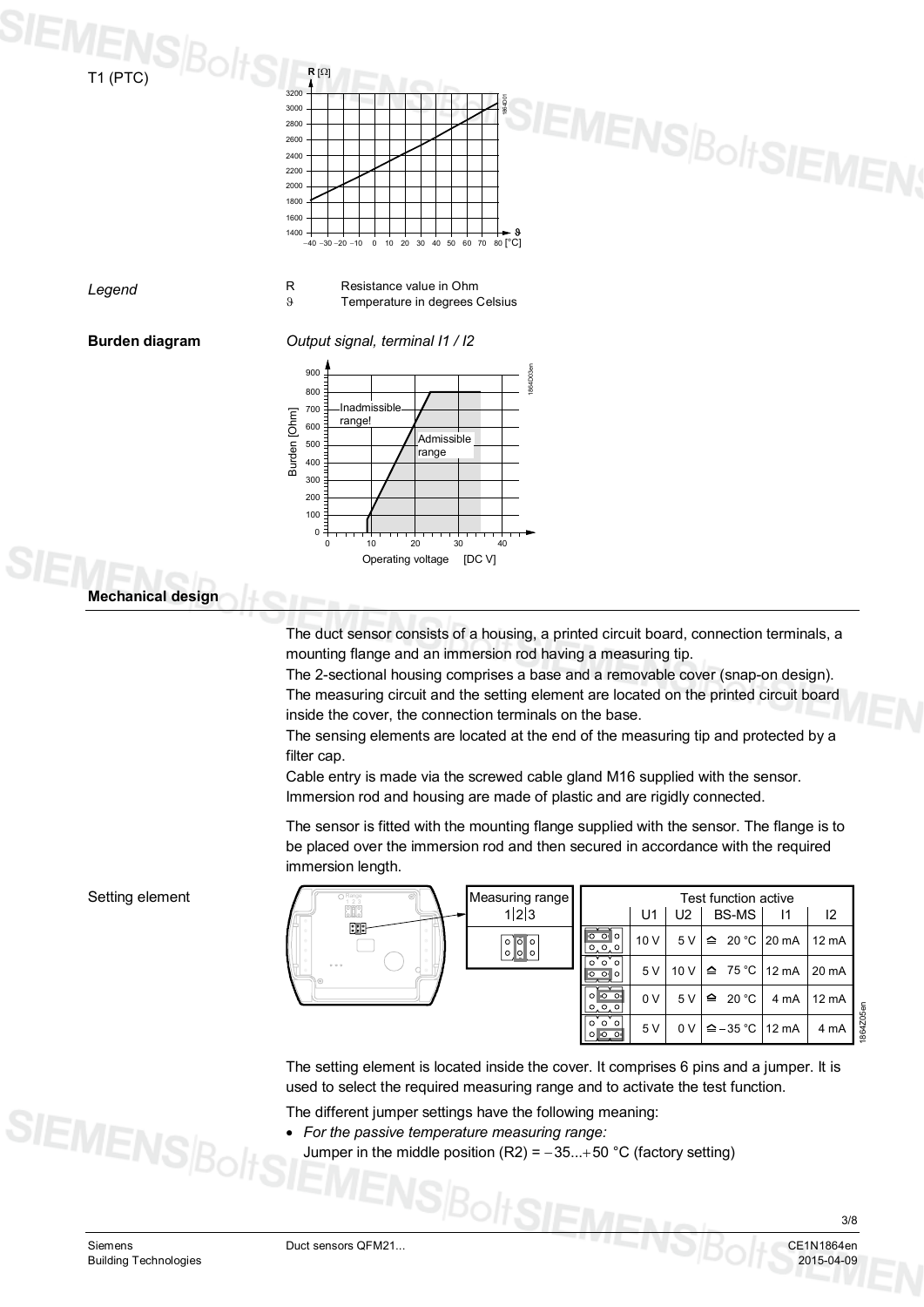|             | For the active temperature measuring range:<br>For the active temperature measuring range:<br>An left nosition (R1) = -35+35 °<br>Jumper in the left position $(R1) = -35+35$ °C,<br>Jumper in the middle position $(R2) = 050$ °C (factory setting)<br>Jumper in the right position (R3) = $-40+70$ °C<br>• For activating the test function:<br>Jumper in the horizontal position: The values according to the table "Test function"<br>active" will be made available at the signal output. |
|-------------|------------------------------------------------------------------------------------------------------------------------------------------------------------------------------------------------------------------------------------------------------------------------------------------------------------------------------------------------------------------------------------------------------------------------------------------------------------------------------------------------|
| Malfunction | • Should the temperature sensor become faulty a voltage of $0 \vee (4 \text{ mA})$ will be applied<br>at signal output U2 (I2) or signal output BS-MS becomes high impedance ( $>1$ M $\Omega$ )<br>after 60 seconds, and the humidity signal at signal output U1 (I1) will reach 10 V (20<br>mA).<br>• Should the humidity sensor become faulty a voltage of 10 V (20 mA) will be applied<br>at signal output U1 (I1) after 60 seconds, and the temperature signal will remain ac-<br>tive.   |

| Name                         | Type reference |
|------------------------------|----------------|
| Filter cap (for replacement) | AQF3101        |
|                              |                |

#### **Engineering notes**

| <b>SIEMENS</b> BG                    | duty is required to power the sensor. When sizing and protecting the transformer, local<br>safety regulations must be complied with.<br>When sizing the transformer, the power consumption of the duct sensor must be taken<br>into consideration.<br>For correct wiring, refer to the Data Sheets of the devices with which the sensor is<br>used.<br>The permissible cable lengths must be considered. |
|--------------------------------------|----------------------------------------------------------------------------------------------------------------------------------------------------------------------------------------------------------------------------------------------------------------------------------------------------------------------------------------------------------------------------------------------------------|
| Cable routing and<br>cable selection | It must be considered for routing of cables that the longer the cables run side by side<br>and the smaller the distance between them, the greater electrical interference. Shielded<br>cables must be used in environments with EMC problems.<br>Twisted pair cables are required for the secondary supply lines and the signal lines.                                                                   |
| Note to QFM2171                      | Terminals $G1(+)$ and $11(-)$ of the humidity output must always be connected to power,                                                                                                                                                                                                                                                                                                                  |
|                                      | even if only terminals $G2(+)$ and $12(-)$ of the temperature output are used!                                                                                                                                                                                                                                                                                                                           |
| <b>Mounting notes</b><br>Location    | Mount the sensor in the center of the duct wall. If used together with steam humidifiers,<br>the minimum distance after the humidifier must be 3 m to max 10 m.<br>Fit the sensor in the extract air duct if the application involves dew point shifting.<br>Fit only the flange to the duct wall. The sensor is then inserted through the flange and<br>engaged.                                        |
| Caution!                             | • To ensure degree of protection IP 54, fit the sensor with the cable entry pointing<br>downward.<br>• The sensing elements inside the measuring tip are sensitive to impact. Avoid any<br>impact on mounting.                                                                                                                                                                                           |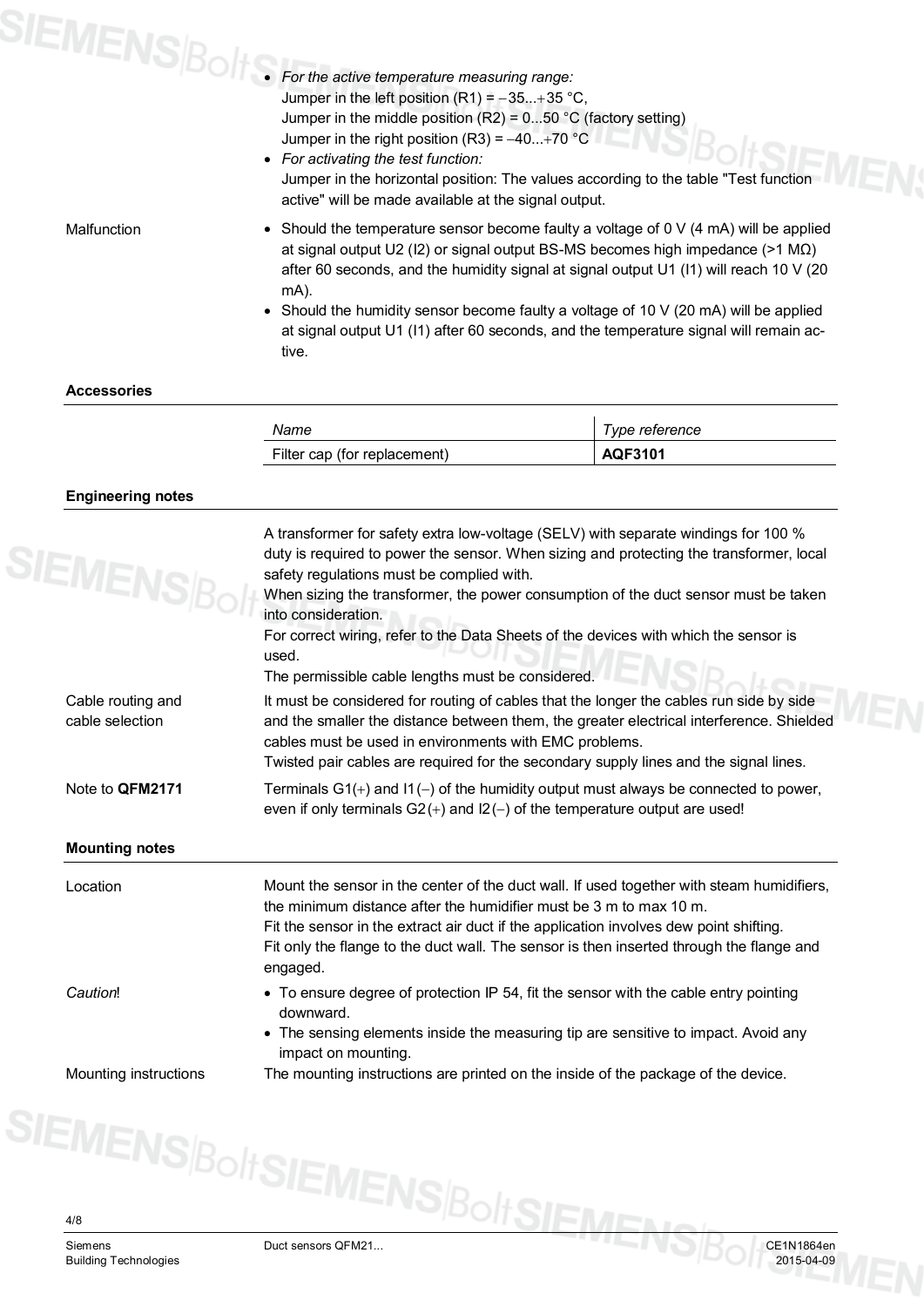### **SIEMENS**BoltS **Commissioning notes**

Check wiring before switching on power. The temperature measuring range must be selected on the sensor, if required. Wiring and the output signals can be checked by making use of the test function (refer

Л

We recommend not to use voltmeters or ohmmeters directly at the sensing element. In the case of the simulated passive output signals, measurements with commercially available meters cannot be made (measuring current too small).

**Disposal**



The devices are considered electronics devices for disposal in term of European Directive 2012/19/EU and may not be disposed of as domestic waste.

Operating voltage  $AC 24 V ± 20 %$  or DC13.5...35 V (SELV)

or

· Dispose of the device via the channels provided for this purpose.

to "Mechanical design").

· Comply with all local and currently applicable laws and regulations.

#### **Technical data**

Power supply

| Cable lengths for measuring |
|-----------------------------|
| signal                      |
| Functional data of          |
| humidity sensor             |

Functional data of temperature sensor with QFM2160, QFM2171

|                                               | AC/DC 24 V class 2 (US)                                 |
|-----------------------------------------------|---------------------------------------------------------|
| Frequency                                     | 50/60 Hz at AC 24 V                                     |
| External supply line protection               | Fuse slow max, 10 A                                     |
|                                               | or                                                      |
|                                               | Circuit breaker max, 13 A                               |
|                                               | Characteristic B, C, D according to EN 60898            |
|                                               | or<br>Power source with current limitation of max. 10 A |
| Power consumption                             | $\leq$ 1 VA                                             |
|                                               | See data sheet of the device                            |
| Perm. cable lengths                           | handling the signal                                     |
| Range of use                                  | $095$ % r. h. (non-condensing)                          |
| Measuring range                               | $0100$ % r. h.                                          |
| Measuring accuracy at 23 °C and AC/DC 24 V in |                                                         |
| 095 % r. h.                                   | $+5$ % r. h.                                            |
| 3070 % r. h.                                  | $\pm 3$ %, r. h. typically                              |
| Time constant at 050 °C and 1080 % r.h.       | < 20 s                                                  |
| Perm. air velocity                            | $20 \text{ m/s}$                                        |
| Output signal, linear (terminal U1)           | DC 010 V $\widehat{=}$ 0100 % r. h.,                    |
|                                               | max. $\pm$ 1 mA                                         |
| Output signal, linear (terminal I1)           | 420 mA $\hat{=}$ 0100 % r. h.                           |
| <b>Burden</b>                                 | See "Function"                                          |
| Measuring range                               | 050 °C (R2 = factory setting), $-35+35$ °C (R1)         |
|                                               | or $-40+70$ °C (R3)                                     |
| Measuring accuracy at AC/DC 24 V in           |                                                         |
| 1535 °C                                       | $\pm$ 0.7 K                                             |
| $-35+50$ °C                                   | ±1K                                                     |
| Time constant                                 | < 3.5 min. in with 2 m/s moved air                      |
| Output signal, linear (terminal U2)           | DC 010 V $\cong$ 050 °C /-35+35 °C                      |
|                                               | $(-40+70$ °C                                            |
|                                               | max. $\pm$ 1 mA                                         |
| Output signal, linear (terminal I2)           | 420 mA $\widehat{=}$ 050 °C /-35+35 °C                  |
|                                               | $(-40+70$ °C                                            |
| <b>Burden</b>                                 | See "Function"                                          |

Siemens Duct sensors QFM21... CE1N1864en

5/8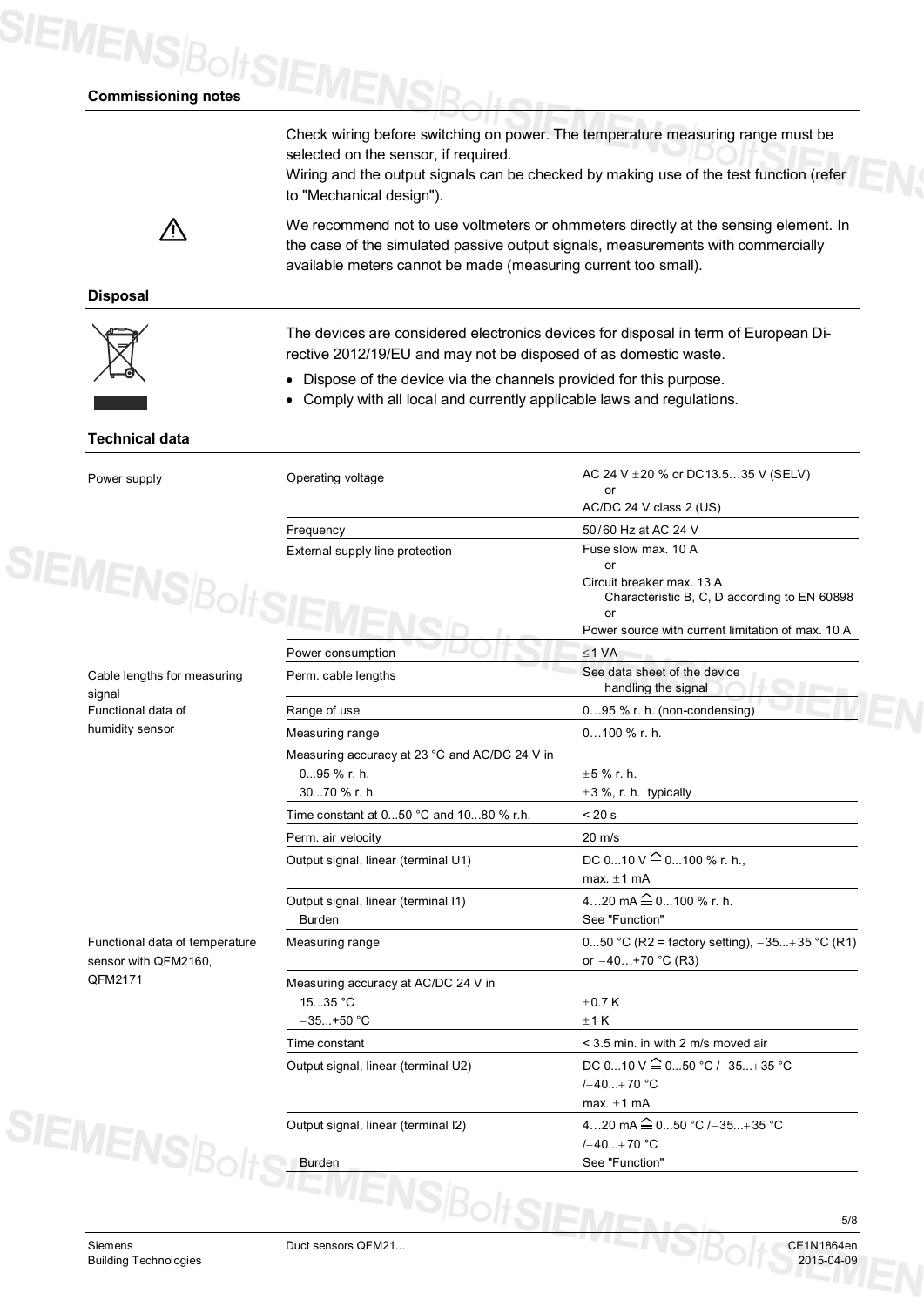| Functional data of temperature  | Measuring range<br>×                                                                                                | $-35+50 °C$                                                                                                    |
|---------------------------------|---------------------------------------------------------------------------------------------------------------------|----------------------------------------------------------------------------------------------------------------|
| sensor with                     | Sensing element simulated, corresponding to                                                                         |                                                                                                                |
| QFM2120, QFM2140                | QFM2120                                                                                                             | LG-Ni 1000                                                                                                     |
|                                 | QFM2140                                                                                                             | T1 (PTC)                                                                                                       |
|                                 | Measuring accuracy at AC/DC 24 V                                                                                    | <b>SIEMF</b>                                                                                                   |
|                                 | in the range of                                                                                                     |                                                                                                                |
|                                 | 1535 °C                                                                                                             | $\pm$ 0.7 K                                                                                                    |
|                                 | $-35+50$ °C                                                                                                         | ±1K                                                                                                            |
|                                 | Time constant                                                                                                       | < 3.5 min. in with 2 m/s moved air                                                                             |
|                                 | Perm. measuring current with                                                                                        |                                                                                                                |
|                                 | QFM2120                                                                                                             | $1.184.21$ mA                                                                                                  |
|                                 | QFM2140                                                                                                             | $0.531.89$ mA                                                                                                  |
| Degree of protection            | Protection degree of housing                                                                                        | IP54 according to EN 60529 in built-in state                                                                   |
|                                 | Protection class                                                                                                    | III according to EN 60730-1                                                                                    |
| Electrical connections          | Connection terminals for                                                                                            | 1 $\times$ 2.5 mm <sup>2</sup> or 2 $\times$ 1.5 mm <sup>2</sup>                                               |
|                                 | Cable entry gland (enclosed)                                                                                        | M 16 x 1.5                                                                                                     |
|                                 |                                                                                                                     |                                                                                                                |
| <b>Environmental conditions</b> | Operation                                                                                                           | IEC 60721-3-3                                                                                                  |
|                                 | Climatic conditions<br>Temperature (housing with electronics)                                                       | Class 3K5<br>$-15+60 °C$                                                                                       |
|                                 | Humidity                                                                                                            | $095$ % r. h. (non-condensing)                                                                                 |
|                                 | <b>Mechanical conditions</b>                                                                                        | Class 3M2                                                                                                      |
|                                 |                                                                                                                     |                                                                                                                |
|                                 | Transport<br>Climatic conditions                                                                                    | IEC 60721-3-2<br>Class 2K3                                                                                     |
|                                 |                                                                                                                     | $-25+70$ °C                                                                                                    |
|                                 | Temperature<br>Humidity                                                                                             | <95 % r. h.                                                                                                    |
|                                 | <b>Mechanical conditions</b>                                                                                        | Class 2M2                                                                                                      |
| Materials and colors            | Base                                                                                                                | Polycarbonate, RAL 7001 (silver-grey)                                                                          |
|                                 |                                                                                                                     |                                                                                                                |
|                                 | Cover                                                                                                               | Polycarbonate, RAL 7035 (light-grey)                                                                           |
|                                 | Immersion rod                                                                                                       | Polycarbonate, RAL 7001 (silver-grey)                                                                          |
|                                 | Filter cap                                                                                                          | Polycarbonate, RAL 7001 (silver-grey)                                                                          |
|                                 | Mounting flange                                                                                                     | PA66 - GF35 (black)                                                                                            |
|                                 | Cable entry gland                                                                                                   | PA, RAL 7035 (light-grey)                                                                                      |
|                                 | Sensor (complete assembly)                                                                                          | Silicone-free                                                                                                  |
|                                 | Packaging                                                                                                           | Corrugated cardboard                                                                                           |
| Directives and Standards        | Product standard                                                                                                    | EN 60730-1                                                                                                     |
|                                 |                                                                                                                     | Automatic electrical controls for household                                                                    |
|                                 |                                                                                                                     | and similar use                                                                                                |
|                                 | Electromagnetic compatibility (Applications)                                                                        | For use in residential, commerce, light-                                                                       |
|                                 |                                                                                                                     | industrial and industrial environments                                                                         |
|                                 | EU Conformity (CE)                                                                                                  | CE1T1864xx <sup>2)</sup>                                                                                       |
|                                 | <b>RCM Conformity</b>                                                                                               | CE1T1864en_C1 <sup>2)</sup>                                                                                    |
|                                 |                                                                                                                     |                                                                                                                |
|                                 | UL.                                                                                                                 | UL 873, http://ul.com/database                                                                                 |
| Environmental                   |                                                                                                                     | The product environmental declaration CE1E1864 <sup>2)</sup> contains data on environmentally compatible prod- |
| compatibility                   | uct design and assessments (RoHS compliance, materials composition, packaging, environmental<br>benefit, disposal). |                                                                                                                |
| Weight                          | Incl. packaging                                                                                                     |                                                                                                                |
|                                 | QFM21                                                                                                               | Approx. 0.18 kg                                                                                                |

2) The documents can be downloaded from [http://siemens.com/bt/download.](http://siemens.com/bt/download)

S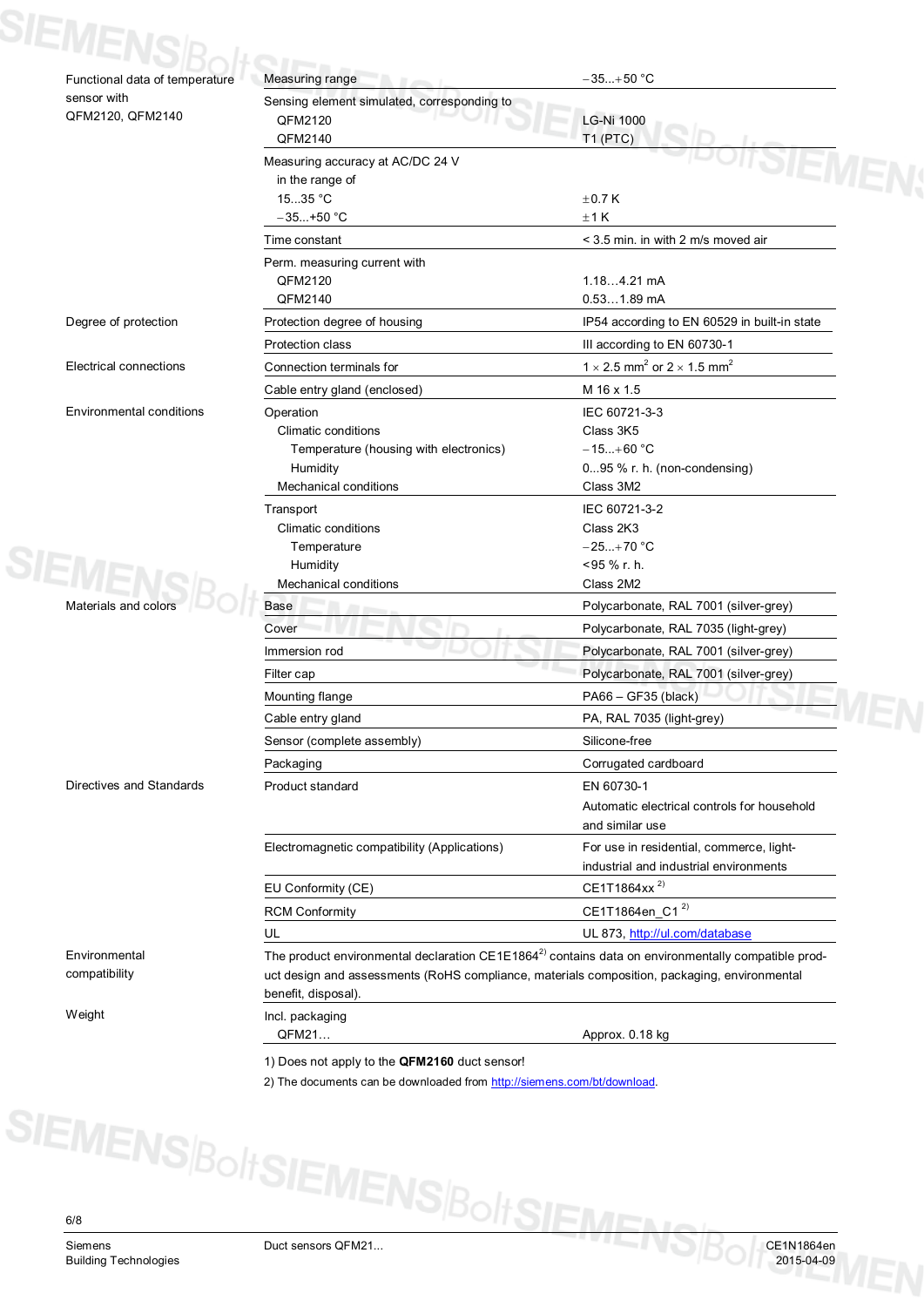#### **Connection terminals**

**SIEMENSBo** 



- G, G0 Operating voltage AC 24 V (SELV) or DC 13.5...35 V
- G1, G2 Operating voltage DC 13.5...35 V
- U1 Signal output DC 0...10 V for 0...100 % r. h.
- U2 Signal output DC 0...10 V for temperature range 0...50 °C (R2 = factory setting),  $-35...+35$  °C (R1) or  $-40...+70$  °C (R3)
- I1 Signal output 4…20 mA for 0...100 % r. h.
- I2 Signal output 4…20 mA for temperature range 0...50 °C (R2 = factory setting),  $-35...+35$  °C (R1) or  $-40...+70$  °C (R3)
- BS, MS Signal output LG-Ni 1000- or T1 for temperature range -35...+ 50 °C (passive, simulated); wires must not be interchanged

*Note on connection terminals of the QFM2171:*

Terminals G1(+) and I1(-) for the humidity output must always be connected to power, even if only the temperature output  $G2 (+)$  and  $12(-)$  is used! **NSBoltSIEMEN**